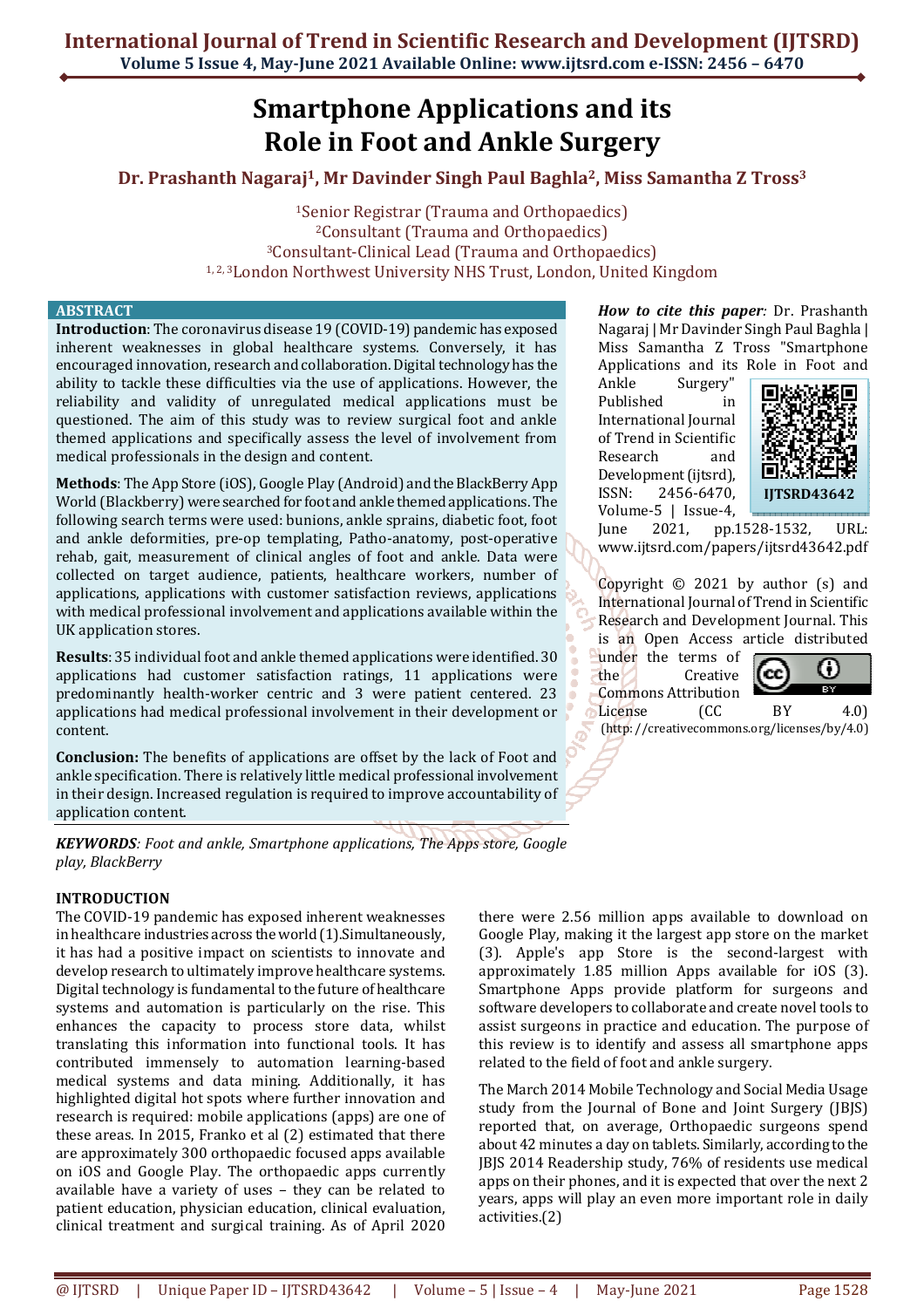#### International Journal of Trend in Scientific Research and Development (IJTSRD) @ www.ijtsrd.com eISSN: 2456-6470

The aims of this review are as follows:

- $\triangleright$  To summarize the most popular and useful foot and ankle apps.
- $\triangleright$  To provide an overview about app usage, customer satisfaction and availability.
- To provide recommendations to the foot and ankle community regarding medical profession involvement in the development of these apps.

#### **Materials and Methods**

A team of reviewers searched the The App Store (iOS), Google Play (Android) and the BlackBerry App World (Blackberry) for foot and ankle themed applications. Due to Official shut down of blackberry World on 31st December 2019 and most of Blackberry devices since 2015 used Android reviews were restricted to Android and iOS stores. The following search terms were used: bunions, ankle sprains, diabetic foot, foot and ankle deformities, pre-op templating, Patho-anatomy, post-operative rehab, gait, measurement of clinical angles of foot and ankle. A qualitative analysis of the data collected was performed. Data collected included target audience of the apps, patient and healthcare worker involvement and customer satisfaction reviews. The total number of applications and their availability in the UK were also noted. These details are provided in Table 1.

#### **Apps consisting of Educational Content/Journals**

Apps have unique advantages as they are easy to access and always available. In the UK, 84% of adults had accesses online resources through a smartphone, tablet or handheld device – indicating a rise of 26% since 2013 (4). For educational contents and journals the following apps were identified: Journal of foot and ankle surgery, available on android and iOS (Elsevier Inc, Amsterdam, Netherlands). A recently updated version of Elsevier Inc. Medical Apps for foot and ankle surgeries provides innovative digital content with Article enhancements, featuring Audio Slides, Virtual Microscope, 3D Radiological Viewer and 3D Neuroimaging. These Apps are designed to consolidate the effort of tracking the latest journal articles and display of trending articles. Both the above Apps are available in UK and have involved medical professionals in their development.

## **Society Apps**

Society Apps have a unique advantage of providing instant access to protocols, standards and guidelines. Some examples of this include pre-operative and post-operative protocols, information on available fellowships and information on upcoming Foot and Ankle conferences. The American Orthopaedic Foot and Ankle Society (AOFAS, Illinois, United States of America) and The British Orthopaedic Foot and Ankle Society (BOFAS, Bristol, United Kingdom) have apps available on Android and iOS platforms. These apps were developed with the assistance of medical professionals and are well regulated and maintained, with good customer reviews.

## **Bunions Apps**

Apps identified in this category were targeted at both patients and healthcare workers. None of these Apps had medical professionals involved in their development, and only one has received customer reviews. Dinato et al (5) assessed the reliability of two Apps by comparing these with their traditional goniometer technique for measurement of radiographic angles in hallux valgus and the time required for analysis with the different methods, they concluded that

using the Hallux Angles application had good inter-observer reliability for measurements of the hallux valgus angle (ICC 0.962) and inter-metatarsal angle (ICC 0.935), but only when used by experienced observers. They further reported that time required for the measurements was significantly shorter for the measurements when using both smartphone Apps compared with the goniometer method.

One App, iPinPoint, (i-SmartSolutions, Chalkida, Greece) was reliable for measurements of the hallux valgus angles by either experienced or non-experienced observers. According to Otter et al (6) moderate to high intra and inter-rater reliability of joint position and passive 1st MTPJ motion can be achieved with traditional and smartphone-based goniometric measurement.

#### **Ankle sprains Apps**

There are fewpatients directed apps for Ankle sprain. These were Physical Therapy Rehab (Fitivity, Massachusetts, USA) and Foot exercise (Express Sports Plus) Both these apps have good customer satisfactory reviews and are available in the UK. These Apps had no input in their development by medical professionals.

#### **Diabetic feet Apps**

Seven Apps related to diabetic feet were identified of which two had the involvement of medical professionals in their development; all seven had satisfactory customer reviews and all are related to patient care. One of these (Mat Lab App, BioMedical Engineering Online) is not available in UK. FootSnap is an app created by academics (Dr MoiHoon Yap, Senior Lecturer in Computer Science, and Professor Neil Reeves, Professor of Musculoskeletal Biomechanics) at The Manchester Metropolitan University. FootSnap is designed to run on an iPad tablet and was developed to aid medical professionals in capturing consistent photographs of the underside of diabetic feet in order to better detect foot ulcers and monitor improvement. In order to test the reliability of the App, a proof of concept study was conducted; the study concluded that standardization of plantar foot photographs would aid in the future implementation of advanced computer visual algorithms. These could ultimately aid in the monitoring of changes in diabetic foot shape, texture, and colour during longitudinal clinical trials or as part of clinical monitoring (8). FootSnap is currently not available in UK and not available on smartphones. Fraiwan et al (7) developed a mobile thermal imaging system which can be used to identify developing ulcers. The App was implemented utilizing the MATLAB Mobile platform in which thermal images were analyzed and interpreted. Such technology could aid in self-assessment, hence patients could identify diabetic ulcers before they occur.

## **Foot and ankle deformity Apps**

There are several Apps which have been developed with the involvement of medical professionals that have good customer reviews available in the UK. The app Ankle & Foot Pro III (3D4, Elsevier Inc, Amsterdam, Netherlands) gives users an in depth view and allows them to cut, zoom and rotate the ankle and foot, this app provides multiple cross sections (sagittal, coronal and transverse) as well as the ability to cut away different layers revealing the muscles, blood vessels, nerves and connective tissue down to the bone. Each cross section shows muscle, nervous, vascular and skeletal systems with detailed information on each system. Ankle & Foot Pro III has a comprehensive interface which allows for user friendly navigation. Multiplier HD 12+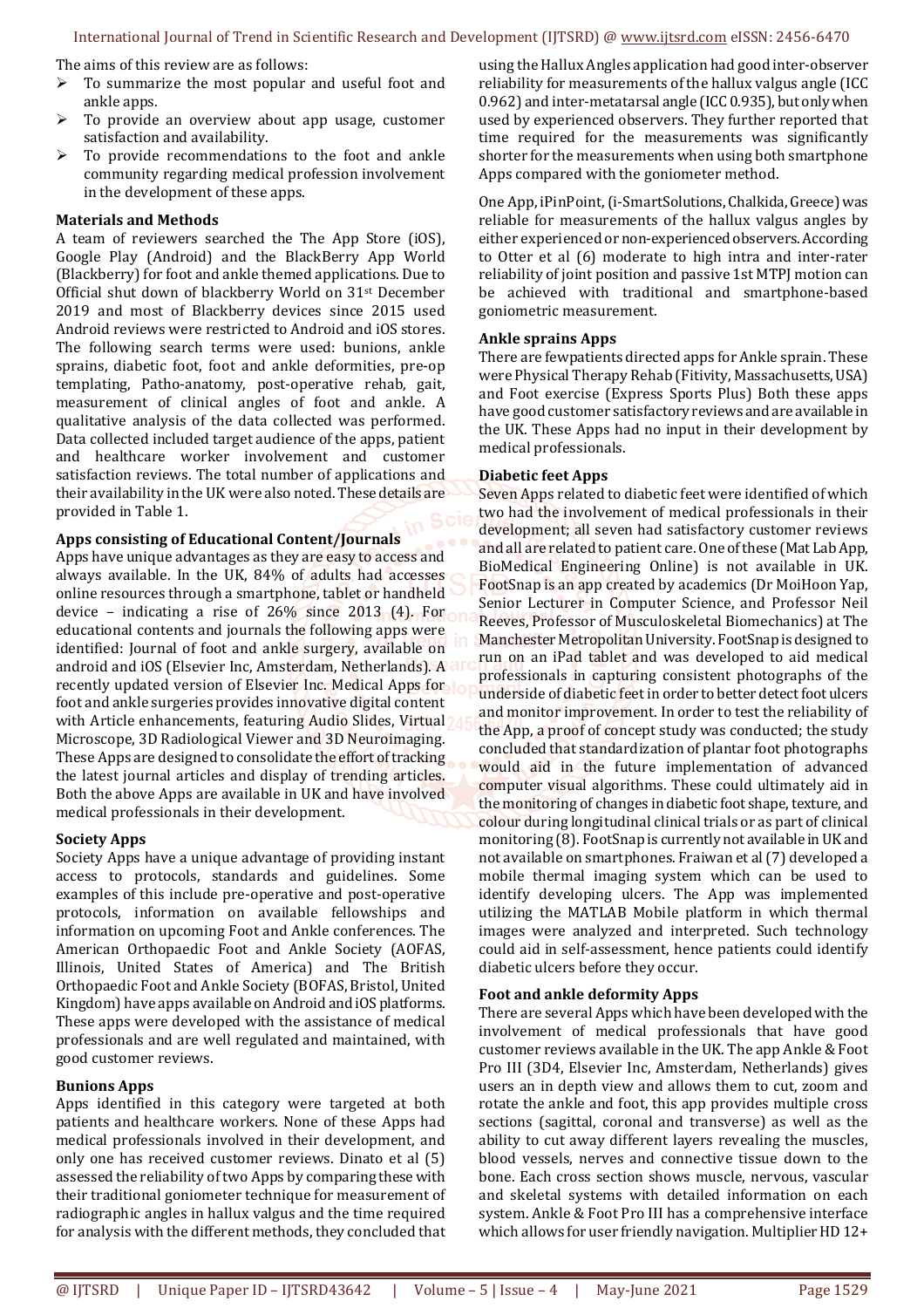(Sinai Hospital of Baltimore Inc, Baltimore, USA) has a dedicated "Solomin Foot Analysis" which shows deformity correction planning for the midfoot, hindfoot, and ankle using reference lines and angles.

## **Pathoanatomy Apps**

CTisus: CT of the Foot and Ankle & Foot Pro - 3D4Medical.com, LLC are apps that allow thin collimation and isotropic datasets apart from axial slices and simple multi-planar reconstructions. These advances in combination with easy to use 3D software have improved our ability to image the ankle with volume display. Creative and interactive 3D models and illustrations assist in understanding the bony anatomy of the ankle and foot. Both apps are aimed at healthcare workers and patients, both are available in the UK with good customer reviews.

## **Apps available for the communication of digital images**

The Health Insurance Portability and Accountability Act (HIPAA) (9) set the standard for sensitive patient data protection. Companies that deal with protected health information (PHI) must have physical, network, and process security measures in place and must be HIPAA compliant. The Data Protection Act 2018 (10) controls how personal information is used by organisations, businesses or the government. There are several HIPAA complaint apps for digital image transfer like DocSpera 72.5 MB (Compliant Innovations Inc, California, USA), Ping MD 13.79 (Ping MD Inc, New York, USA), Tiger Connect 56.44MB (Tiger Connect Inc, Los Angeles, USA) which are available in both android and iOS systems, all have good customer reviews and are available in UK.

## **Pre-operative counselling Apps**

There are four apps available for pre-operative counselling which were designed with the involvement of medical professionals, all of which have good customer reviews. Johansson et al (11) demonstrated that educating patients has a positive effect pre-operatively. There is currently a major gap in the field for well-designed, methodologically robust research into the long-term impact patient education has on patient health. The app is essentially a "sketch pad" for visually showing patients their disease, and demonstrating surgical techniques whilst explaining the anatomy. The app allows for the user to annotate the image with a pen and add text box comments. Once complete, the image can be saved and emailed to the patient. This will influence better medical compliance and improves patient physician relationship.

## **Post-operative Apps**

There are two Apps in this category which were developed with input from medical professionals, both have good customer reviews. The App 'Implant Identifier' (Implant Identifier, Georgia, USA) allows for identification of ankle implants based on X-ray images. The app uses industryleading AI technology to scan and match an implant with similar implants from an implant library. The 'Physio Med' App (Salaso Health Solutions Ltd, USA) provides high quality HD videos of rehabilitation exercises which may be prescribed by a healthcare professional.

## **Tumorpedia Apps**

'Foot and Ankle' (BoneTumor, Massachusetts, USA) contains information on 20 to 50 different bone and soft tissue tumours that occur around the foot and ankle, covering the etiology, pathogenesis, clinical presentation, and examination findings, as well as example X-rays, MRI, and CT images of each type of tumour. Special issues and challenges related to the foot and ankle are presented. In addition, the microscopic pathology findings are described and illustrated. The App provides information on treatment options and prognosis for each tumour.

#### **Gait Apps**

The 'Rancho Gait App' (Rancho Research Institute Inc, California, USA) is based on the Rancho Observational Gait Analysis System, a well-known method for teaching healthcare professionals a systematic approach to analyzing a individuals gait. The 'Rancho Gait App' allows the user to be an active participant in learning the essential elements of a normal and pathologic Gait. The App engages critical thinking in the learning process. The 'Rancho Gait App' can be used as a stand-alone learning aid by an individual or as an adjunct during a lecture

#### **Prostheses App**

Accelerometer Apps provide information on how amputees use their prostheses and how their use changes over time, this data may facilitate effective rehabilitation practices and enhance understanding of prosthesis functionality. Perpetual monitoring and classification of prosthesis use may also increase the health and quality of life for prosthetic users. Existing monitoring and classification systems are often limited in that they require the subject to manipulate the sensor (e.g. attach, remove, or reset a sensor), record data over relatively short time periods, and/or classify a limited number of activities and body postures of interest

#### **Clinometer and Goniometer Pro 4+ Apps**

This App assesses and measures the kinetic angles precisely and has been successfully tested in Orthopaedic, chiropractic, and physical therapy practices. The G-Pro 4+ Apps works like a digital gravity inclinometer, it does this by using the smartphones accelerometer to calculate the angle of rotation. The Clinometer App (Smart Tool Factory, Istanbul, Turkey) is the most precise slope measurement tool; the App calculates this by using the devices sides and the camera. The App can be used for tasks such as aligning a frame or measuring slopes required for external frames when performing deformity correction surgery.

#### **Mobile Coder Foot & Ankle**

Mobile Coder Foot & Ankle offers a unique graphical interface and several search options to aid in identifying correct CPT® codes.

## **Foot & Ankle apps by companies**

The Foot & Ankle Indications App (Zimmer Biomet, Warsaw, USA) provides the Orthopaedic community with information on surgical techniques, training videos, case studies (including X-rays and diagrams) and other educational material. These resources accompany Zimmer Biomet solutions and are intended for use in medical training and education.

The conclusion of the joint meeting between the Academy of Medical Sciences and the Royal Academy of Engineering in 2014 was that smartphone Apps have the potential to increase the quality and efficiency of healthcare, and to empower consumers to manage their health better (12).

In 2014, the MHRA published Guidance on medical standalone software (13) (including Apps), which aimed to clarify when it considered an App to be a medical device and how it would be classified various aspects of European legislation apply to health Apps, and are currently being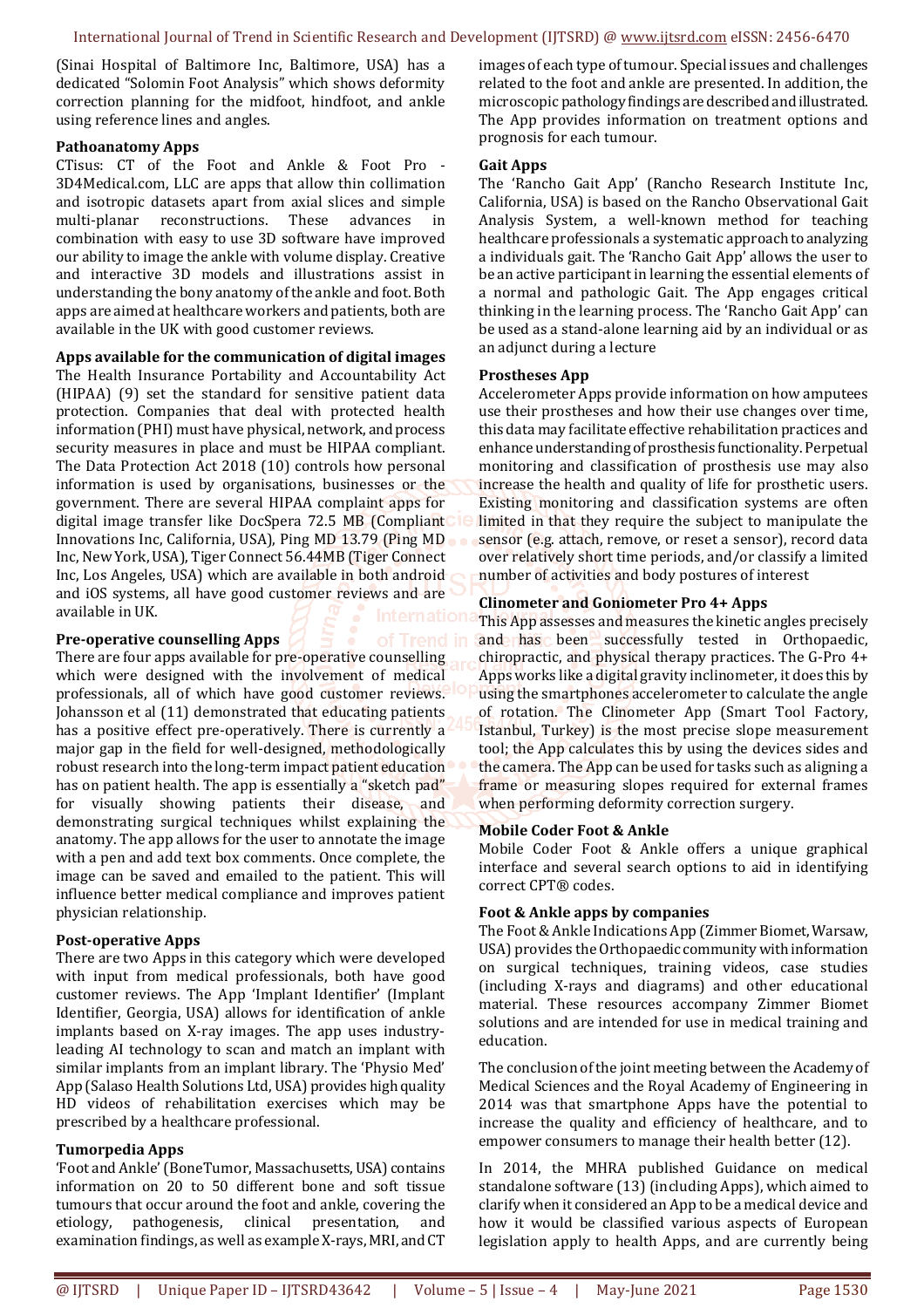revised. The European Commission also published a consultative Green Paper on mobile health in 2014 (14), to explore the issues surrounding mobile health and App development. Emphasis was placed on safety as naturally a major issue but data protection and personal privacy were also noted as relevant. Through a systematic search of iOS and Android App stores, and an analysis of the identified Apps which target individuals with chronic illnesses, we assessed the degree to which these Apps are likely to be useful in patient engagement efforts. Usefulness was determined based on the following criteria: description of engagement, relevance to the targeted patient population, consumer ratings and reviews, and most recent App update. Among the 1,046 healthcare related applications identified, 43% of iOS Apps and 27% of Android Apps were considered likely to be useful.

Data protection and personal privacy are also highly legislated in the EU and worldwide. Safeguarding personal data and consent for data processing must therefore be a

high priority for developers, given the potential for large fines (up to 5% of worldwide turnover is suggested in amendments to the proposed EU Data Protection Regulation) for organizations found to be in breach of data protection regulations.

# **Conclusion**

Dedicated smartphones apps are the futuristic indispensable trend among foot and ankle surgeons.Despite concerns about the validity and reliability of their content, they have proven useful for both educational and surgical purposes. Smart phone app development sector, deliver economic benefits to the UK, in terms of employment opportunities and trade. With increased productivity and reduced healthcare costs "Primum Non Nocere" should be of considered first, before allowing Technology to assist health careLack of involvement of medical professionals and scientific validation is of major concern hence there should be Industry code of conduct for a balance for ensuring patient safety while supporting innovation in development.

| Table 1                            |                                                                                                                                                                                                                                                                                                                       |                                                  |                |                |                |                |
|------------------------------------|-----------------------------------------------------------------------------------------------------------------------------------------------------------------------------------------------------------------------------------------------------------------------------------------------------------------------|--------------------------------------------------|----------------|----------------|----------------|----------------|
| Educational content.<br>Journals   | Android<br>Jrnl of Foot and ankle surgery-11.37MB<br>i0S<br>1) JFAS 92.6MB<br>Annual OH Foot &                                                                                                                                                                                                                        | Health care workers                              | 2              | $\mathbf{1}$   | $\overline{2}$ | 2              |
| Society/Membership<br>apps         | <b>AOFAS-17.2 MB</b><br>BOFAS-94.6MB AOFAS-17.2 MB<br>BOFAS-94.6MB                                                                                                                                                                                                                                                    | Health care workers                              | 2              | $\mathbf{1}$   | $\overline{2}$ | 2              |
| <b>Bunions</b>                     | HalluxValgus 1.29MB Hallux valgus and how to deal<br>with it 6.33MB Foot Valgus deformity6.42MB<br>iPinPoint 13.2                                                                                                                                                                                                     | <b>B</b> oth                                     | $\overline{4}$ | 1              | $\theta$       | 3              |
| Ankle sprains                      | Ankle sprain - Physical Therapy Rehab 87.62MB<br>Foot exercise(Guide)<br>Research and                                                                                                                                                                                                                                 | Patients                                         | $\overline{2}$ | 2              | $\theta$       | 2              |
| Diabetic foot                      | Diabetic foot<br>Development<br>prevention 4.39<br>AQR-Diabetic foot 12.99MB<br>1. 2456.6470<br>Signs and symptoms Diabetic 4 Foot 10.64MB 5 Shree<br>Diabetic foot Care speciality Centre5.08MB<br>Thermal Imaging + MATL:AB apps (unable to find on<br>UK app stores)<br>FootSnap (unable to find on UK app stores) | Patients                                         | 7              | $\overline{7}$ | $\overline{2}$ | $\overline{4}$ |
| Foot and ankle<br>deformities      | Ankle & Foot Pro III<br>409.9 MB<br>Multiplier HD 58.2 MB                                                                                                                                                                                                                                                             | Health care workers                              | 2              | 2              | $\overline{2}$ | $\overline{2}$ |
| Patho-anatomy<br>pre op assessment | <b>CTisus: CT of the Foot</b><br>22.2 MB                                                                                                                                                                                                                                                                              | Health care<br>workers                           | 1              | $\mathbf{1}$   | $\mathbf{1}$   | $\mathbf{1}$   |
| Digital image<br>communication     | DocSpera 72.5 MB<br>Ping MD 13.79<br>TigerConnect 56.44MB Docspera 30.74MB Ping MD<br>13.79<br>TigerText56.44MB                                                                                                                                                                                                       | Health care workers<br><b>HIPAA</b><br>compliant | 3              | 3              | 3              | 3              |
| Pre op counselling                 | DrawMD Orthopedics                                                                                                                                                                                                                                                                                                    | Patients                                         | $\overline{4}$ | $\overline{4}$ | $\overline{4}$ | 3              |

# **Bibliography**

- [1] Sim MR. The COVID-19 pandemic: major risks to healthcare and other workers on the front line. Occup Env Med Mon. 2019; 2020.
- [2] Franko OI, Andrawis JP, Mickelson DT. Mobile apps for orthopedic surgeons: How useful are they? Vol. 7, Orthopedic Research and Reviews. Dove Medical Press Ltd.; 2015. p. 39–45.
- [3] Number of apps in leading app stores | Statista [Internet]. [cited 2020 Jul 14]. Available from:

https://www.statista.com/statistics/276623/number -of-apps-available-in-leading-app-stores/

[4] Internet access – households and individuals, Great Britain - Office for National Statistics [Internet]. [cited 2020 Jul 17]. Available from: https://www.ons.gov.uk/peoplepopulationandcomm unity/householdcharacteristics/homeinternetandsoci almediausage/bulletins/internetaccesshouseholdsan dindividuals/2019